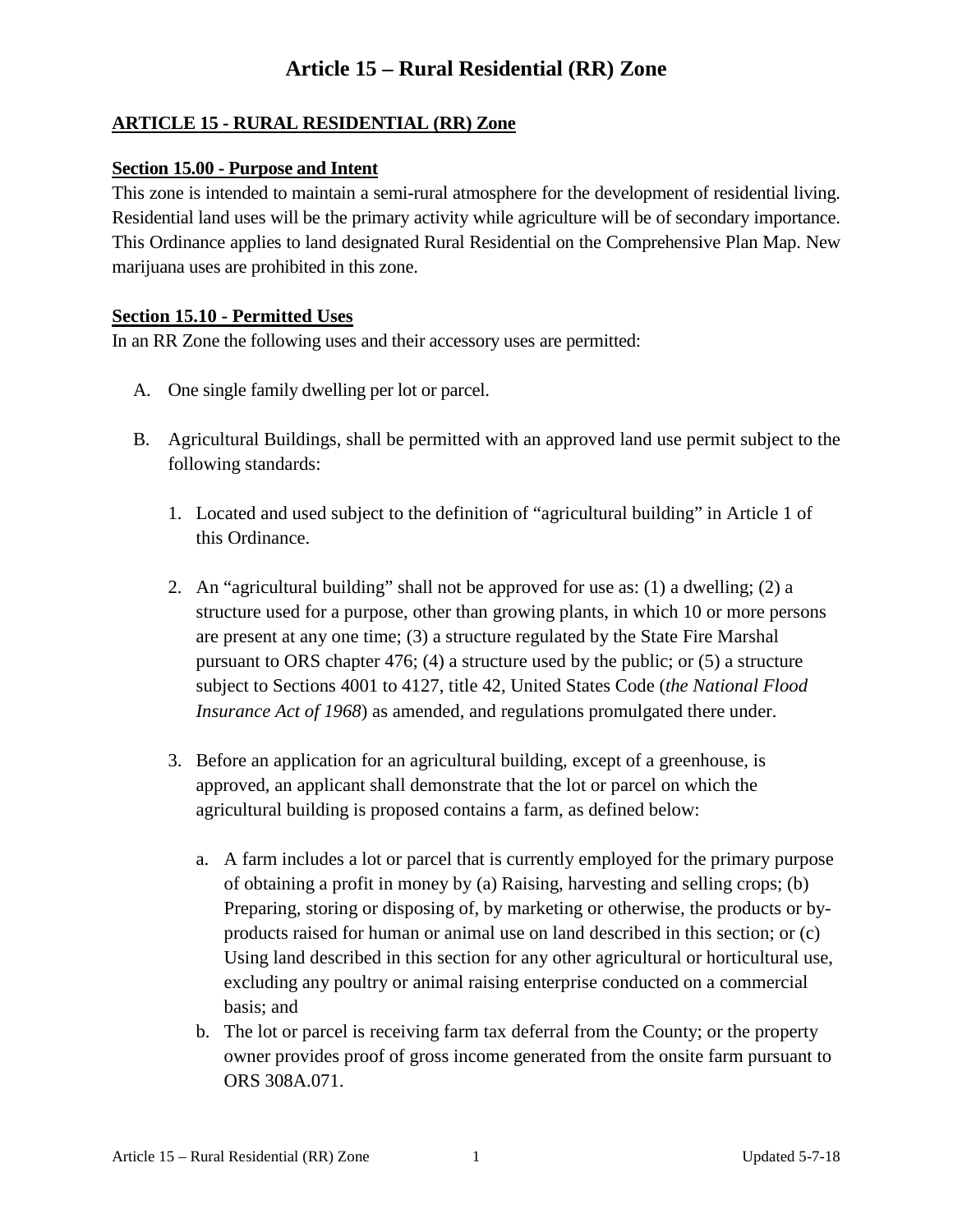- c. No agricultural building shall be constructed within the boundaries of a floodplain without an approved building permit. Where applicable, an agricultural building within the boundaries of a floodplain shall also be subject to requirements of Article 44 (*Floodplain Zone*) of this Ordinance.
- d. Nothing in this section is intended to authorize the application of a state structural specialty code to any agricultural building; such structures are not exempt from electrical, plumbing, or mechanical permits when applicable.
- e. As part of an application for an agricultural building, the owner(s) of the property shall sign a statement acknowledging the limitations of how the building can be used. By signing this statement, the owner(s) must also agree to obtain a building permit should the use of the building be converted to non-agricultural use and to ensure that future owners are made aware of these limitations.
- f. Any approved agricultural building not used exclusively for agricultural purposes shall be subject to enforcement action pursuant to Article 70 of this Ordinance.
- C. Farm uses, excepting:
	- 1. Any poultry, animal raising, or breeding enterprise conducted on a commercial basis; and
	- 2. Marijuana production and processing.
- D. Animal keeping for personal enjoyment, excepting:
	- 1. Any animal raising, poultry, or breeding enterprise conducted on a commercial basis.
	- 2. Roosters or any other fowl known for its loud call; subject to Chapter 8.12 (Noise Code) of the Hood River County Code.
- E. Utility transmission lines; and communication facilities and towers, subject to Article 74.
- F. Accepted timber practices.
- G. One sign not to exceed 12-square feet or otherwise approved in conjunction with a conditional use permit.
- H. Manufactured home or recreational vehicle as a temporary use while constructing a dwelling for a period not to exceed two-years. Applicable provisions in Article 16 shall apply.
- I. Short-term rentals, subject to Article 53.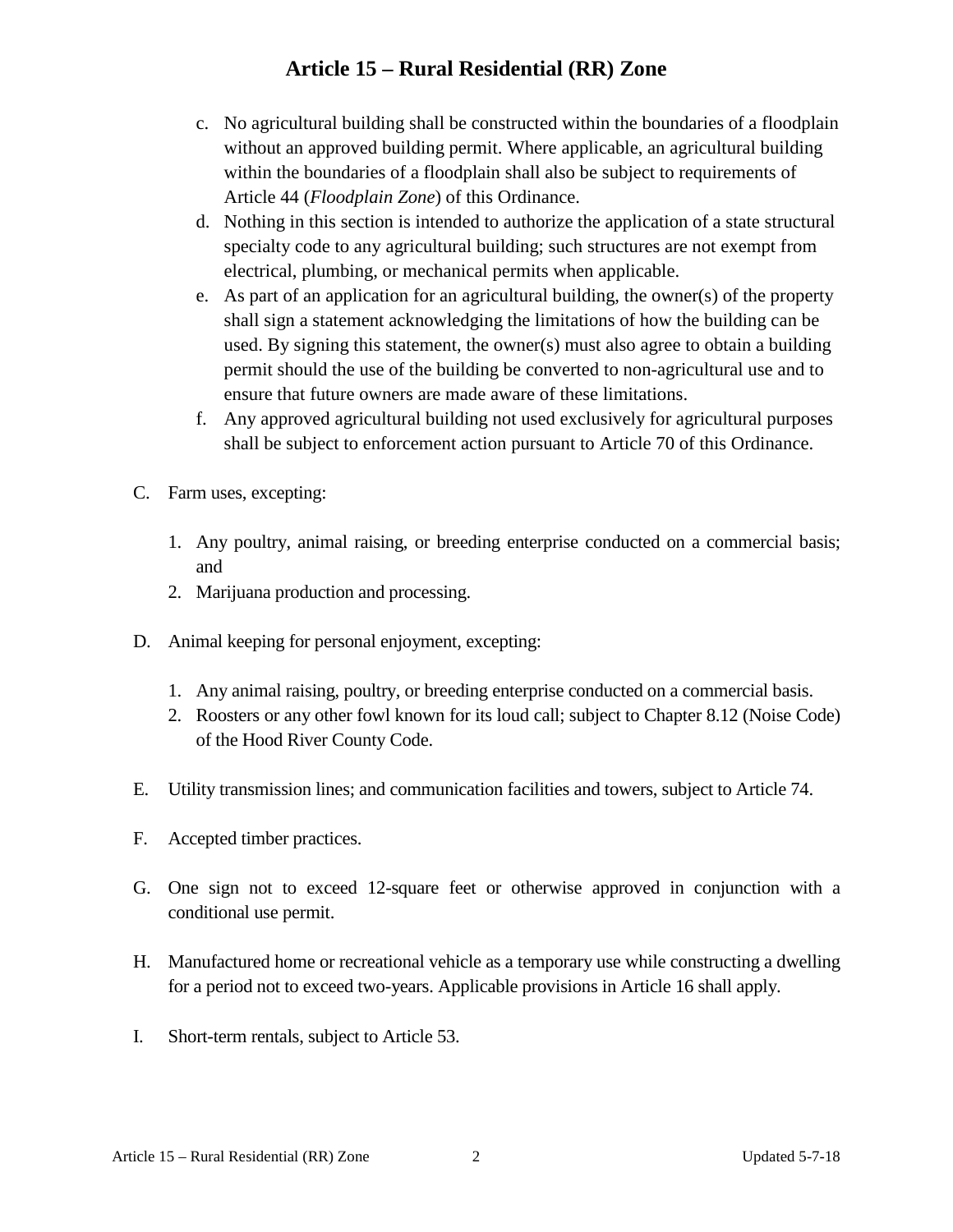#### **Section 15.20 – Permitted Subject to Standards**

Pursuant to the following standards, Farm Stands may be permitted subject to a Type II administrative review:

- A. The structures are designed and used for sale of farm crops grown on the farm operation, or grown on the farm operation and other farm operations in the local agricultural area, including the sale of retail incidental items and fee-based activity to promote the sale of farm crops osold at the farm stand if the annual sales of the incidental items and fees from promotional activity do not make up more than 25-percent of the total annual sales of the farm stand.
	- 1. As used in this section, "local agricultural area" includes Oregon or an adjacent county in Washington.
	- 2. *At the request of the county, the farm stand shall submit to the county a written statement that is prepared by a certified public accountant and certifies the compliance of the farm stand with this subsection for the previous tax year.*
- B. The farm stand does not include structures designed for occupancy as a residence or for activities other than the sale of farm crops and livestock and does not include structures for banquets, public gatherings or public entertainment.
- C. Farm uses in the RR Zone shall not include any poultry or animal raising enterprise conducted on a commercial basis on the subject property.
- D. Adequate off-street parking will be provided subject to provisions of Article 51 Off Street Parking and Loading.
- E. Roadways, driveway aprons, driveways and parking surfaces shall be surfaces that prevent dust, and may include paving, gravel, cinders, or bark/wood chips.
- F. All vehicle maneuvering will be conducted on site. No vehicle backing or maneuvering shall occur within adjacent roads, streets or highways.
- G. No farm stand building or parking is permitted within the right-of-way.
- H. Approval is required from the County Public Works Department or State Highway Division regarding adequate egress and access. All egress and access points shall be clearly marked.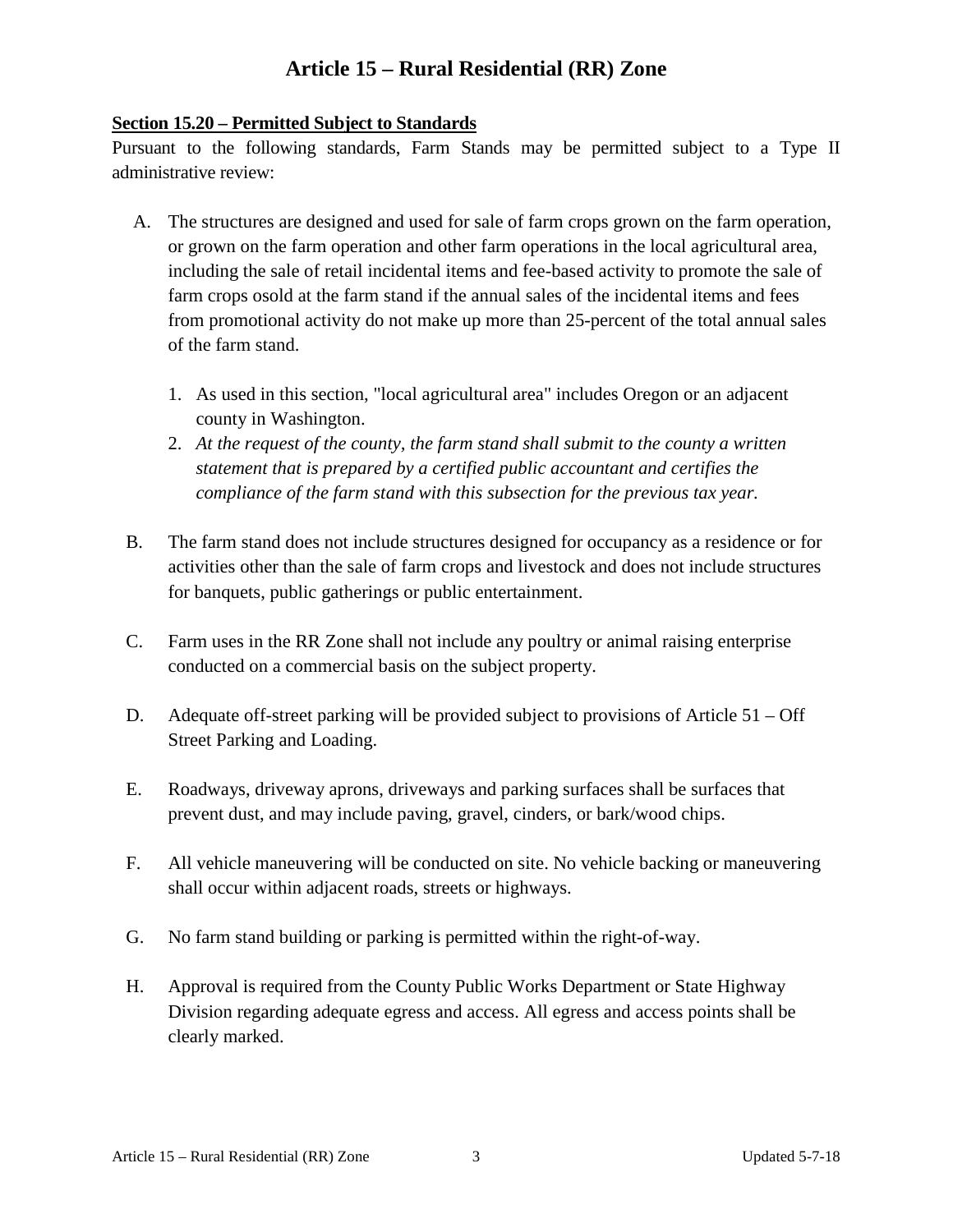- I. Visual clearance areas shall be provided and maintained as defined in Article 3 (Definitions).
- J. Signs are not permitted within the right-of-way, unless approved by either the County Public Works Department or the State Highway Division.
- K. Only two (2) signs (including on and off premise signs) total are permitted not to exceed a cumulative size of 12 square feet. The sign(s) shall be located in such a manner as to protect the public's health, safety, and welfare. Off premise signs shall be approved by affected property owners.
- L. All outdoor light fixtures shall be directed downward, and have full cutoff and full shielding to preserve views of the night sky and to minimize excessive light-spillover onto adjacent properties, roads and highways.
- M. Permit approval is subject to compliance with the County Sanitarian or Department of Agriculture requirements, and County Building Official/applicable building permits.
- N. Compliance with the development standards of the RR Zone.

### **Section 15.30 - Conditional Uses Permitted**

In an RR Zone the following conditional uses and their accessory uses are permitted in accordance with the requirements of Article 60 of this Ordinance:

- A. Educational Institutions.
- B. Bed & Breakfast Facilities, subject to Article 56.
- C. Churches, synagogues, and other places of worship.
- D. Golf courses.
- E. Parks, playgrounds, or community centers.
- F. Emergency services and facilities (e.g., rural fire protection facilities).
- G. Utility facilities necessary for public service, including communication facilities and towers subject to Article 74.
- H. Airports and heliports.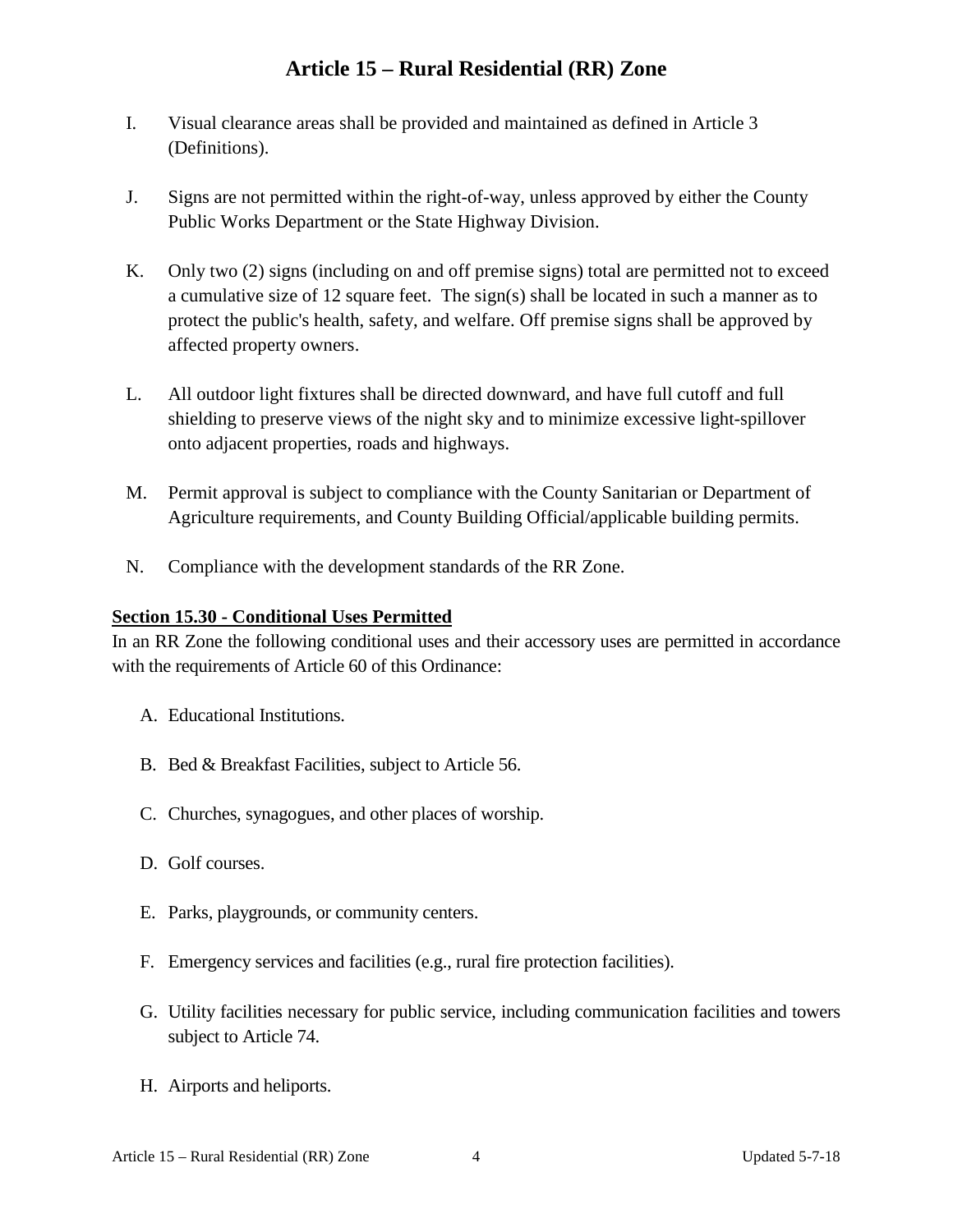- I. Child care center, day nursery.
- J. Auction yards other than animal auction.
- K. Home Occupations, subject to Article 53.
- L. Cemetery.
- M. Horses, boarding of including the stabling, feeding, and grooming or the use of stalls for and the care of horses not belonging to the owner of the property, and related facilities, such as training arenas, corrals, and exercise tracks. These facilities are either operated for a fee or by a nonprofit organization. Maximum number of horses allowed shall be based on CUP findings regarding property characteristics, parcel size and impacts to neighbors.
- N. Temporary hardship dwelling, subject to the following:
	- 1. One manufactured dwelling, recreational vehicle, or the temporary residential use of an existing building may be allowed in conjunction with an existing dwelling as a temporary use for the term of the hardship suffered by the existing resident or relative, subject to the following:
		- a. The temporary hardship dwelling shall use the same subsurface sewage disposal system used by the existing dwelling, if that disposal system is adequate to accommodate the additional dwelling. If the hardship dwelling will use a public sanitary sewer system, such condition will not be required;
		- b. The applicant shall renew the permit every two-years for it to remain valid. Upon review, the applicant shall provide a statement confirming that the residence remains necessary for the relative named in the permit and pay the required renewal fee;
		- c. Within three-months of the end of the hardship, the manufactured dwelling or recreational vehicle shall be removed or demolished or, in the case of an existing building, the building shall be removed, demolished or returned to an allowed nonresidential use; and
		- d. The applicant shall submit written confirmation from a medical doctor that care is necessary for an aged or infirm person.
	- 2. Temporary hardship dwellings for a dependent relative are subject to the following additional standards:
		- a. Justification that the relative with the hardship is not employed full-time off the site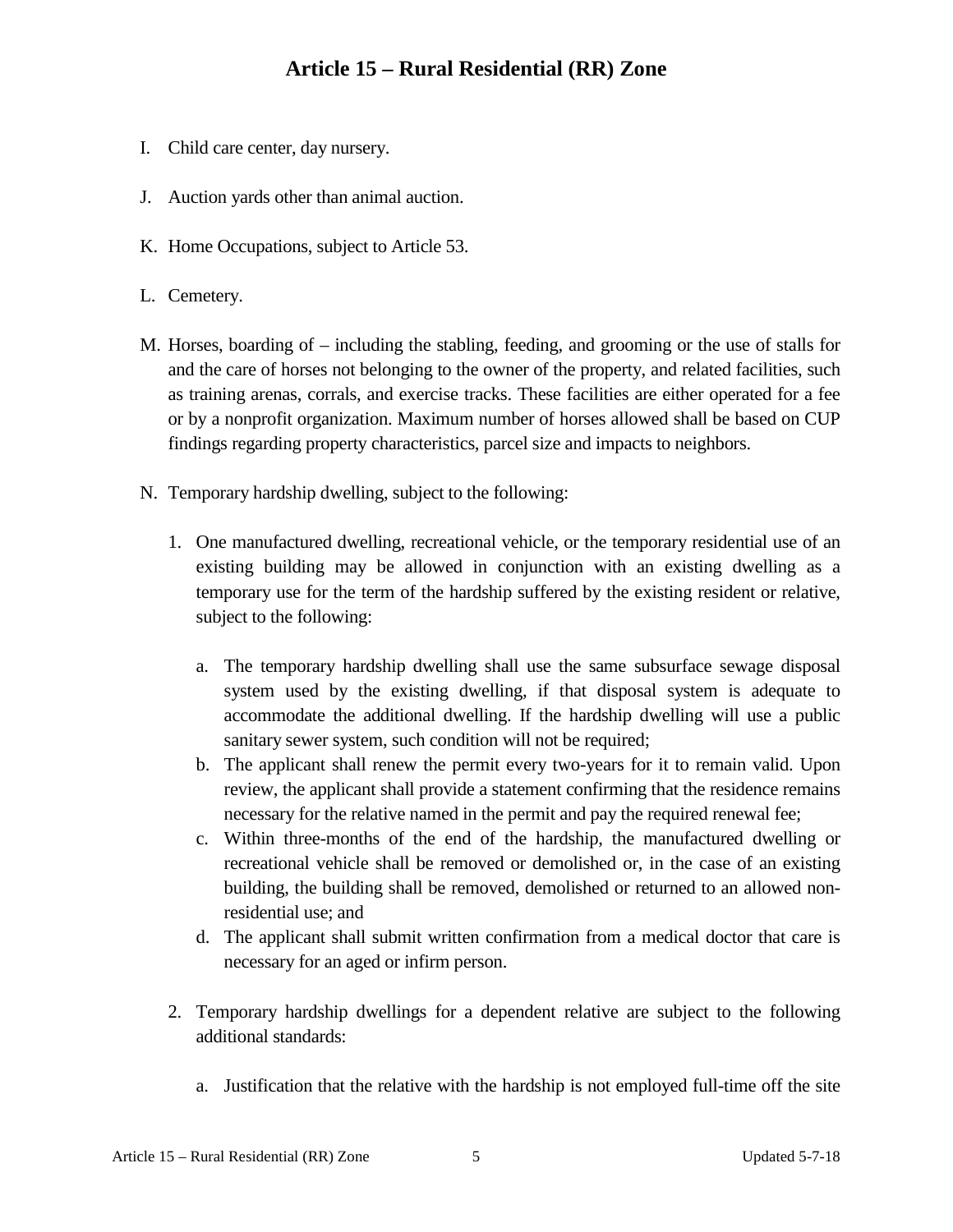and is dependent upon medical care by either a relative; or a person medically certified to care for such a person on a full-time basis.

- b. The relative with the hardship, relative providing care, or medically certified person shall be the primary full-time resident.
- 3. A temporary residence approved under this section is not eligible for replacement. Department of Environmental Quality review and removal requirements also apply.
- 4. As used in this section "hardship" means a medical hardship or hardship for the care of an aged or infirm person or persons.

#### **Section 15.40 - Site Development Standards**

- A. Article 50: Buffer Requirements shall apply to all proposed dwellings, except temporary hardship dwellings, that abut property zoned EFU, F-1 or F-2. The more restrictive provisions in Article 50 or this section shall apply.
- B. Maximum height: 35-feet
- C. Setback, minimum:
	- 1. Front: 60-feet from the centerline of any arterial street, or 50-feet from the centerline of any local or collector street, or 20-feet from the right-of-way, whichever is greater.
	- 2. Rear: 20-feet
	- 3. Side: Interior parcel or lot: 10- feet; Exterior side of corner parcel or lot: 45-feet from the centerline of any street.
- D. Off-street parking for residential uses: For each dwelling there shall be two spaces not within the front setback.
- E. Minimum lot size for new lots or parcels: As shown on the official zoning map.

*Pursuant to OAR 660-004-0040(7)(a), property zoned on the official zoning map as RR ½ and RR1 is subject to a 2-acre minimum lot size requirement, unless the parcel is situated within an established Urban Unincorporated Community or Rural Unincorporated Community.*

- F. Minimum width and depth requirements:
	- 1. Minimum average lot width: 100-feet.
	- 2. Minimum lot width at street: 50-feet.